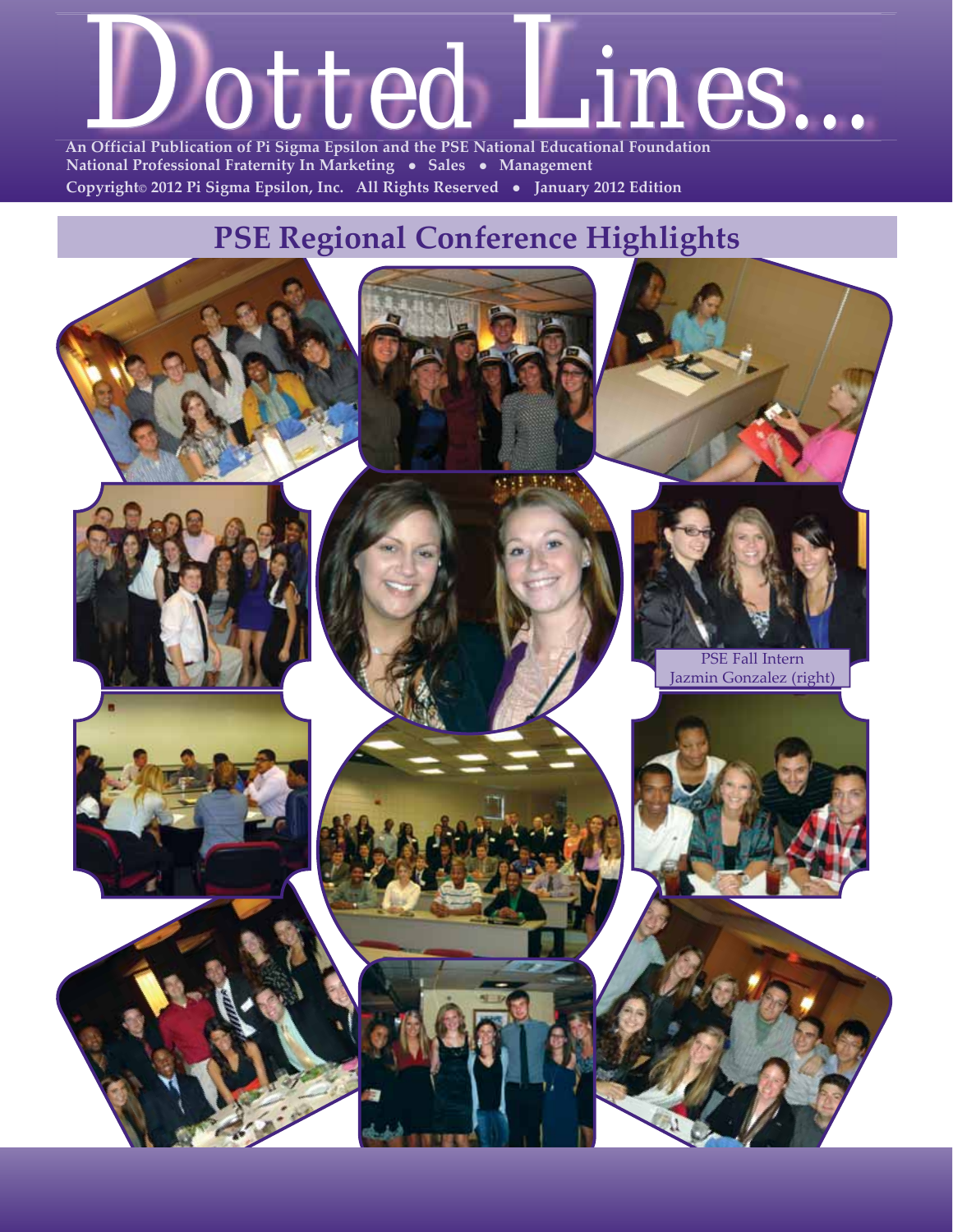# **Regional Winners**

## ADP Marketing Challenge

During each of PSE's five fall regional conferences, ADP offered attendees the opportunity to complete in a marketing challenge. Participants were divided into inter-chapter groups and evaluated the marketing strategies ADP is using to attract people to their Small Business Solutions career opportunities. Groups created new marketing materials which included a social media plan, updated brochure, email campaign, slogan, and commercial. Regional winning teams will be evaluated by ADP. The top team will be announced at convention and will split a \$1,000 prize.



## 2011 PSE Certified Chapter Officers

HQ has substantially revised the PSE Certified Officer Training Program (CCO) for the 2011 PSE Year. This much more comprehensive training is now divided into 3 parts, with part 1 at the National Convention, part 2 in summer webinars, and part 3 at the Regional Conferences. In addition to the tactical training for each respective E-board position, the training includes leadership concepts, such as strategic planning, leadership styles, and identification of chapter and individual strengths as well as areas for development. We are pleased to welcome 33 new PSE collegiate members as PSE Chapter Certified Officers! The feedback for the new CCO training has been overwhelmingly posi-



tive.

Scott Cross of the Gamma Chapter at University of Georgia summed it up well, *"I would say that CCO Training is one of the best leadership development trainings one can receive and is well worth going through".*

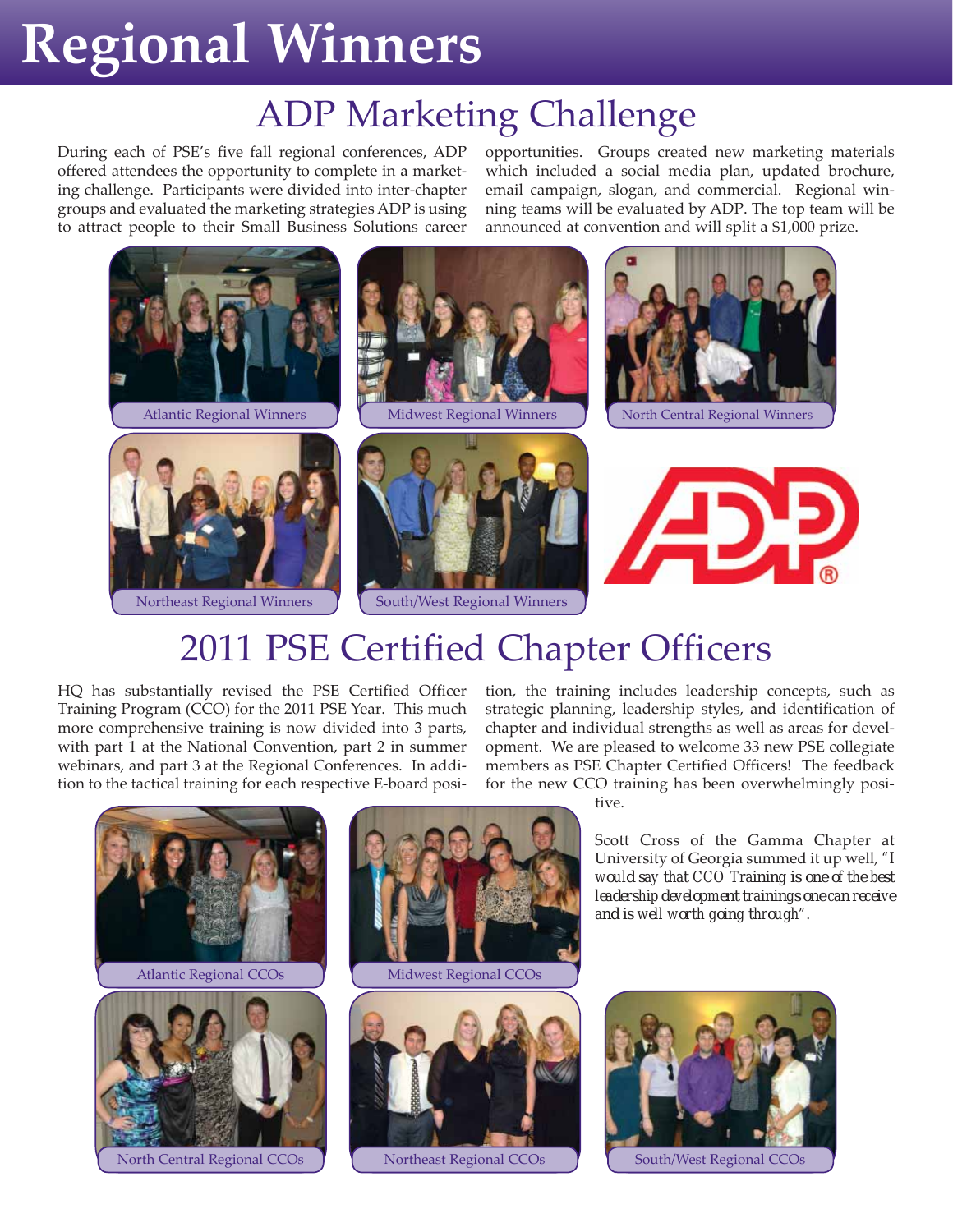# **Regional Winners**

## 2011 Speakers Competition

**Presented by:**



Sponsored since 2003 by Enterprise Rent-A-Car, the PSE National Speakers Competition showcases the top speaking talent in the organization. It is an opportunity for PSE members to use and develop their speaking skills. The competition recognizes members who have mastered skills in the areas of self presentation and verbal communication by making a public speaking presentation in a competitive setting. Winners are recognized at each of PSE's fall regional conferences by professional and peer judges.

Speakers Competition. Having the competition at the PSE Regional Conferences proved to be a unique and beneficial opportunity for more students to participate in the PSE National Educational Foundation Awards Program. A total of 35 individuals competed for the award in their respective region. Each regional winner was given a free PSE National Convention registration packet (\$250 value) as well as a trophy. The winners will be invited to participate as emcees at a major event at the 2012 PSE National Convention.

Congratulations to all who competed in this year's National



Atlantic Region Jaclyn Healy (left) University of NC-Wilmington



Midwest Region Philip Musson (left) University of Northern Iowa



Northeast Region Armando Jimenez (right) University of Connecticut



North Central Region Ryan Smith (right) Miami University



South/West Region Michael Mallery (right) Southern University

*"I had to stick my neck out there and challenge my public speaking skills. The competition was a great opportunity, and I was surprised with the win since all of the speakers in the Atlantic region had such moving speeches!"* Jaclyn Healy - University of NC-Wilmington

*"This is my third year competing and winning the Speakers Competition in the Northeast region. I have become a more effective, efficient, and professional public speaker through my experiences. Participating in the competition has allowed me to strengthen my brand and establish great relationships with Professionals and National Board members. I am excited to return to the 2012 National Convention."*

Armando Jimenez - University of Connecticut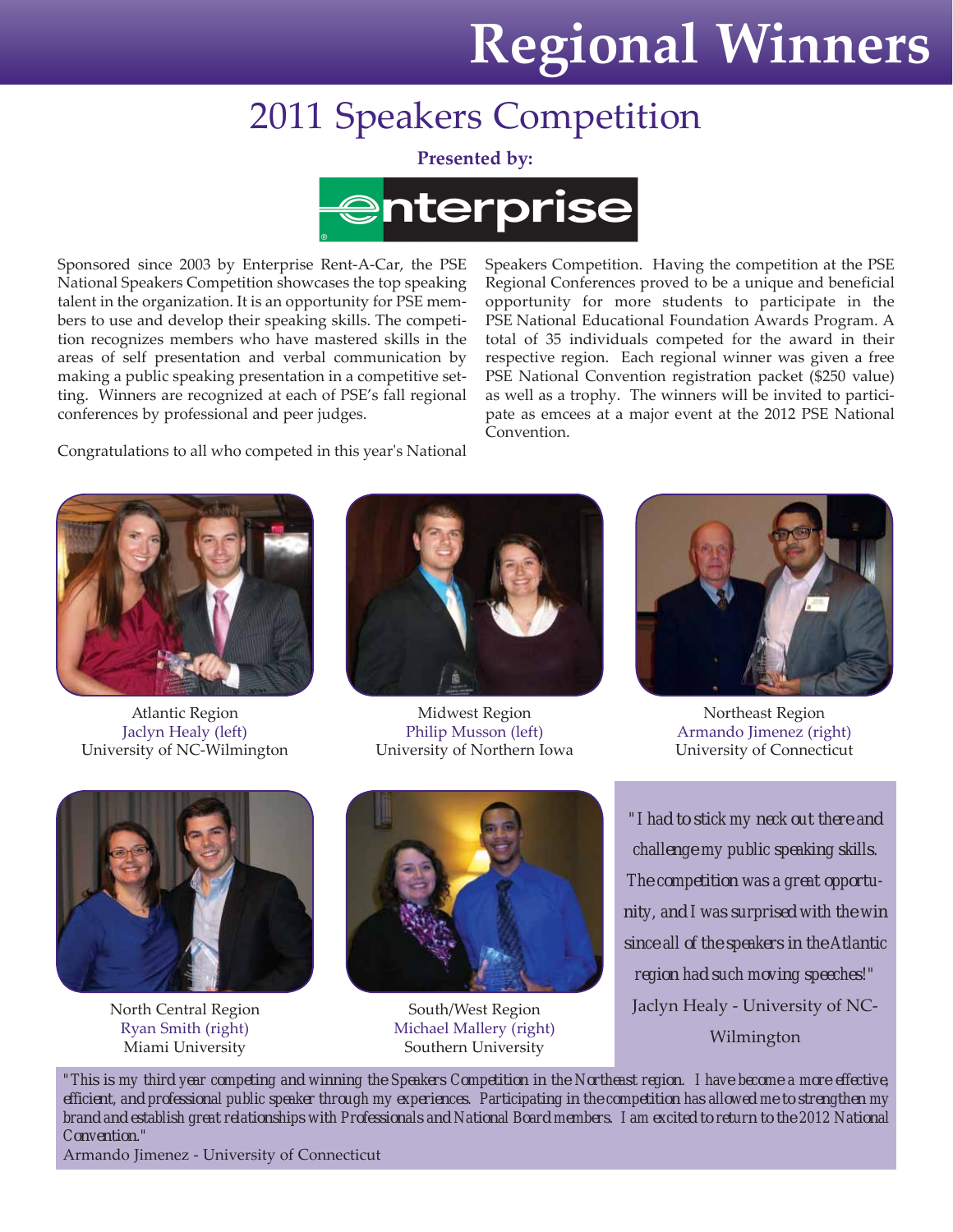# **Regional Winners**

## Pro-Am Sell-a-Thon**®** Winners at the 2011 Regional Conferences

Congratulations to the following winners.



Atlantic Region First Place Sam Turtletaub (left) Baylor University



Atlantic Region Second Place (tie) Jordan Jeremias (left) Univ. of NC-Wilmington



Atlantic Region Second Place (tie) Kevin Smith (left) Univ. of NC-Wilmington



Midwest Region First Place Kellen Busey (right) University of WI-Eau Claire



Midwest Region Second Place Stephanie Smith (right) Univ. of Northern Iowa



Northeast Region First Place Jenny Green (left) The College of New Jersey



Northeast Region Second Place Mike Schaeffer (left) Widener University



North Central Region First Place Eric Blaszczyk (left) Central Michigan University



North Central Region Second Place Mark Gustin (right) Central Michigan University



South/West Region First Place Michele Gaul (left) Kennesaw State University



South/West Region Second Place (tie) Carley Moore (left) Kennesaw State University



South/West Region Second Place (tie) Stewart Allen (right) Louisiana State University

**First and second place winners received a trophy, a convention package (\$250 value) and a spot at the national competition. Additionally, the first place winners received an airline ticket to the convention. The PSE Pro-Am Sell-a-Thon® competition at the PSE National Convention is limited to 80 students on a first come, first serve basis. To participate in the Pro-Am Sell-a-Thon®, you must indicate your desire to compete on your convention registration.**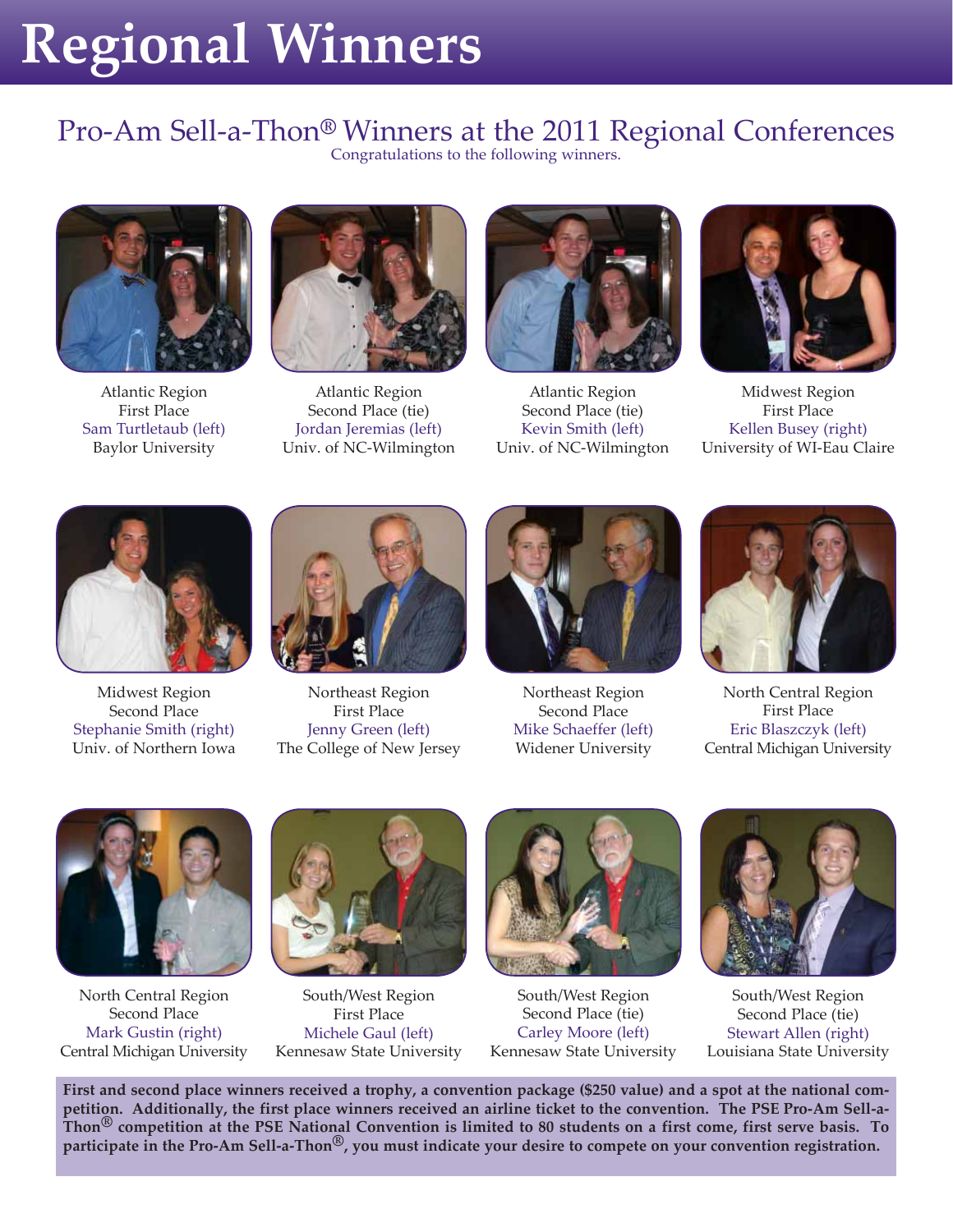# **Wrap-Up**

### **Thank you to the PSE Pro-Am Sell-a-Thon® Sponsors**





Northwestern Mutual

### **Preparing for the PSE Pro-Am Sell-a-Thon® at the 2012 PSE National Convention**

With National Convention only two months away, be sure that you take time to prepare for your participation in the Pro-Am Sell-a-Thon ® National Sales Competition!

- **Visit the Pro-Am Sell-a-Thon<sup>®</sup> section of the PSE website.** With only 80 spots at Convention, you must register by **February 21, 2012**. It is first come, first serve, so register early to hold your spot. **To participate in the Pro-Am Sell-a-Thon®, you must indicate your desire to compete on your convention registration.**
- **Do your preparatory work on time.** Before convention, participants who want to score well (and win great prizes from our Pro-Am partners), need to complete eLearning modules from Miller Heiman, set a telephone appointment and respond to a RFP. Information about these requirements is available now on the Pro-Am section of the website. Don't miss out!
- **You can still win the Pro-Am year-long competition without being a 2011 regional participant.** Due to December graduation and other extenuating circumstances, not all regional winners will be competing at Nationals. Plus, some winners did not fulfill requirements to get points for reviewing the modules or making the phone call. Thus, there is still opportunity to get the points you need to win; but, you have to compete to win.

## Regional Conferences Wrap-Up

The 2011 Regional Conferences were a great success. All five conferences offered many opportunities for members to network with our corporate partners, listen to speakers, and compete in both the National Speakers Competition and Pro-Am Sell-a-Thon®.

This year, Regionals were held over two full days, which was based directly on participant feedback from past years. Each weekend kicked off Friday morning with the Pro-Am Sell-a-Thon® and 2011 saw the highest number of participants at the regional level yet.

Following the morning training and coaching sessions, participants networked with local companies, including PSE's corporate partners. While the Pro-Am participants headed into competition, the rest of the attendees participated in the National Speakers Competition and shared ideas during roundtable discussions.

Saturday began with keynote speakers, which included PSE's National President Lee Melancon, and Chris Curtis, CEO North America of Schneider Electric. Following the keynote, attendees could participate in Certified Chapter Officer Training and additional roundtable discussions.

Further, PSE's corporate partner ADP, brought an interactive marketing project to each regional.

To encourage chapters to mingle with one another, following the events on both Friday and Saturday, host chapters arranged for fun activities. In North Carolina, participants raced go carts; in Louisiana, participants danced the wobble in downtown Lafayette; and in Philadelphia, participants played skee-ball and pool at Dave & Buster's.

Host chapters put a lot of time, effort and dedication into their respective conferences. Without our host chapters, the regional conferences would not be possible.

Thank you to our hosts: Atlantic – University of North Carolina-Wilmington Midwest – Alverno College & University of Wisconsin-Whitewater Northeast – Widener University North Central – Miami University South/West – University of Louisiana-Lafayette

Thanks again to all attendees for your continued support of PSE! We look forward to seeing record numbers in attendance from all chapters at the 2012 Regional Conferences.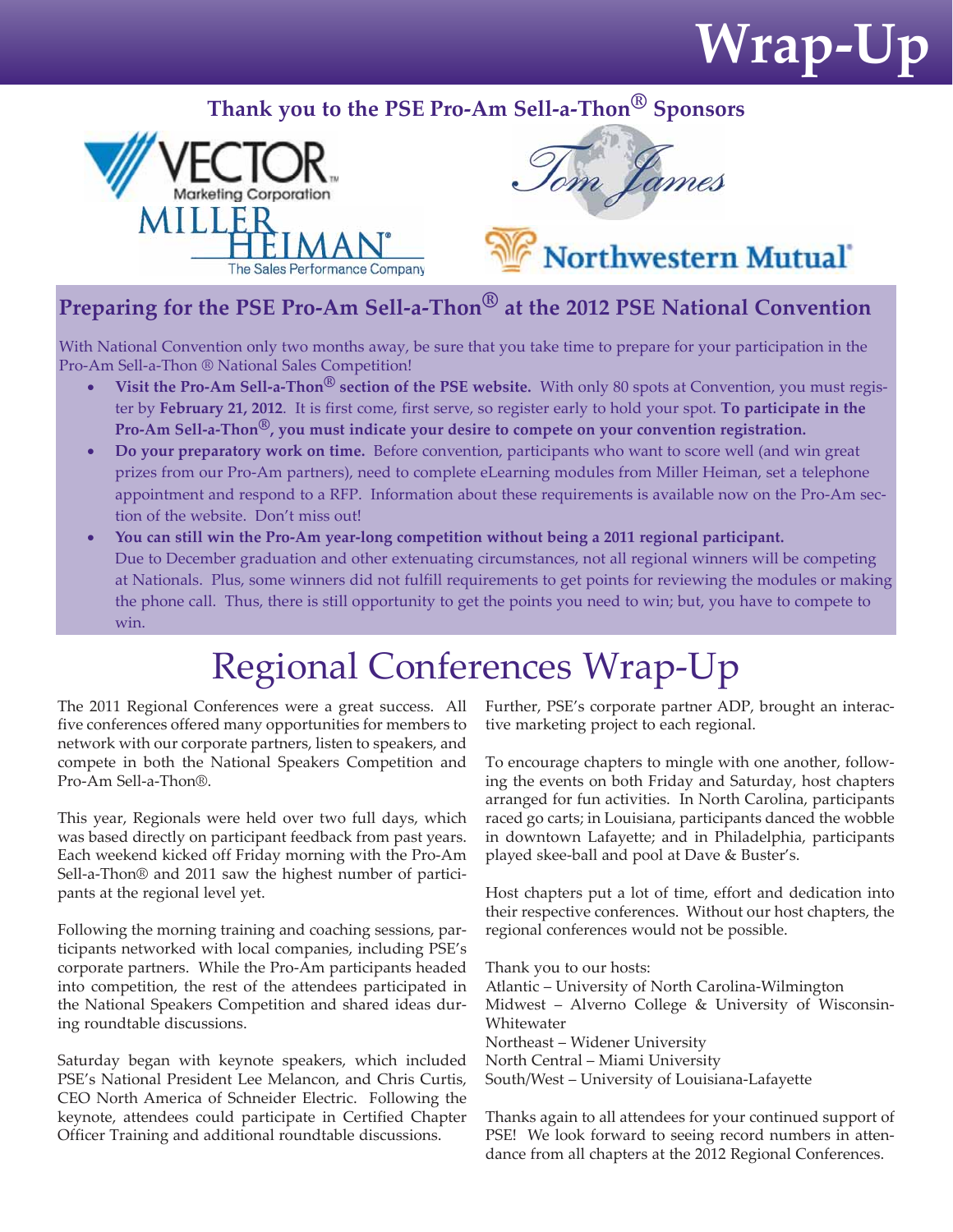### **Sponsored by the PSE National Educational Foundation**



PSE NATIONAL CONVENTION

**March 13-18, 2012**



**Hyatt Regency Indianapolis, IN**

### **Celebrating 60 Years of Pi Sigma Epsilon**

This beautiful, recently renovated Hyatt Hotel is located in the best part of downtown! The Pacers basketball arena, Lucas Oil Stadium, the NCAA Hall of Champions, and TONS of restaurants (fast food and high end), and bars are within walking distance. There are three inexpensive breakfast venues in the lobby of the hotel. Additionally, there is a skywalk from the Hyatt to the shopping mall that opens directly to the food court. Staying at the Hyatt offers an in-room refrigerator, FREE wireless internet for attendees, comfortable beds, health club, and an indoor swim-

### **Tuesday, March 13, 2012**



**Top Chapter Competition Practice**

**Host Chapter Meeting**

**First Timers' Meeting**



ming pool open late. Parking is \$20 per night, which is under the going rate of \$30 for downtown locations.

**For reservations go to https://resweb.passkey.com/go/PISE or call 888-421-1442.** Reserve your room today with a credit card. The credit card will not be charged until you actually stay. Hotel reservations **must** be made by **February 20, 2011** to receive the PSE rate of \$145. We also cannot guarantee you will get a room if you do not make your reservation by February 20th.

#### **Wednesday, March 14, 2012 National Awards Program Competition** - All Day

**CCO Training**

**Concurrent Workshops for Students**

#### **Wednesday Basketball Game - 7:00 p.m. Indiana Pacers vs. Philadelphia Sixers**

The game is an OPTIONAL event and one we hope you will attend. There will be an additional charge to attend the game. Ticket holders will also hear a speaker on sports marketing prior to the game. **The first 20 students to register for tickets will be able to participate in a halftime tunnel club and be on the court to high five the players as they come out to warm up after halftime! See more details at the end of these convention pages.**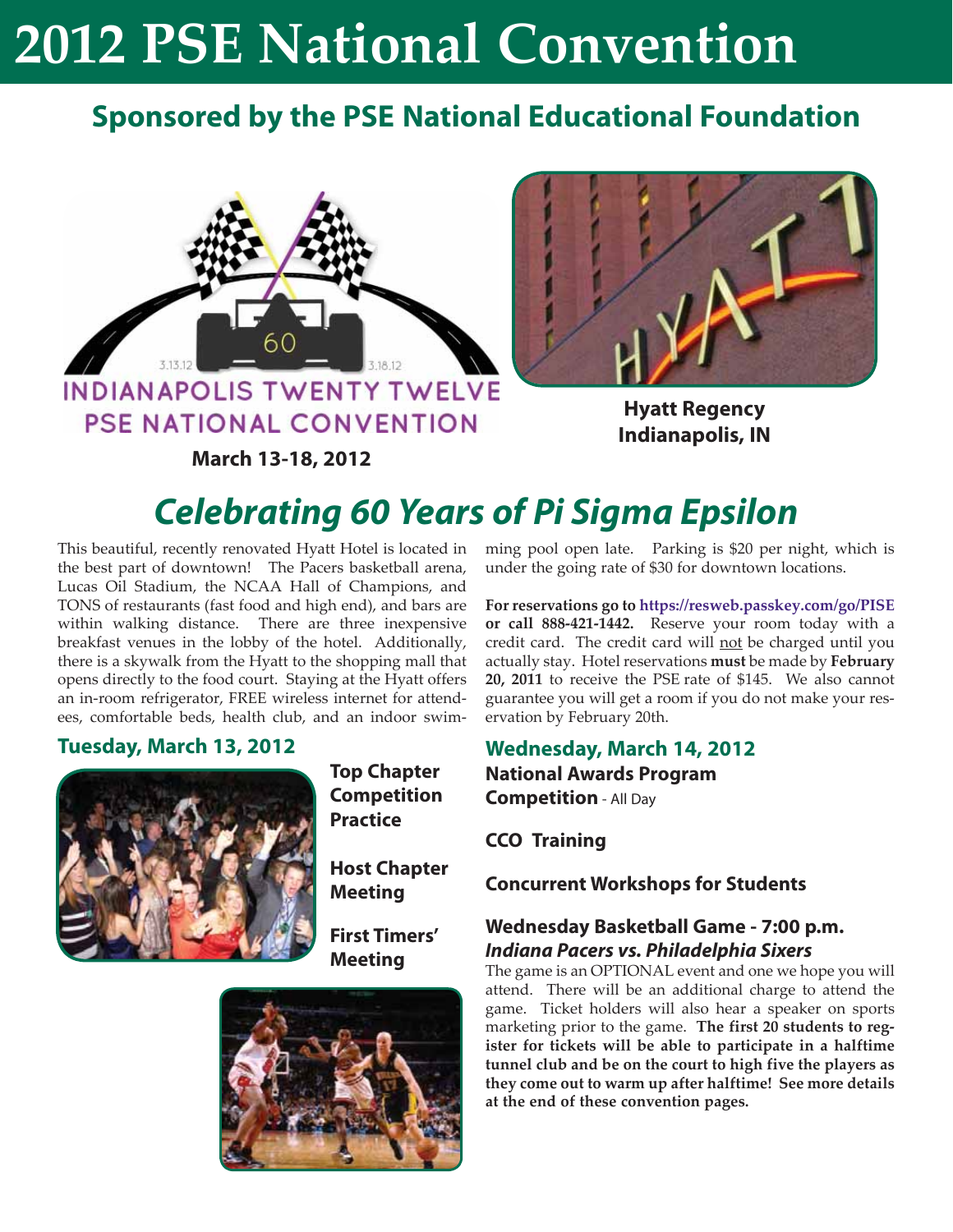### **Thursday, March 15, 2012**

**National Awards Program Competition** Until Noon

### **National Scholarship Interviews** - All Day

### **Annual Meeting**

### **Keynote Speaker**

**Michael Cheatham**, President, Inspired Solutions *"Everything I Know About Business I Learned From My Mom"* Although the university Michael

Cheatham attended had one of the top 5 ranked business schools in the country and he has been employed by three Fortune 500 companies, he contends that his success has not come from those experiences, but rather from the best teacher he has ever had … his Mom. This session will focus on lessons that led to his success in leadership, management and sales but more importantly, how they enabled him to set himself apart from and ahead of the competition. Engaged, energetic and entertaining are words that describe his style and although seatbelts are not required, they are highly recommended!

#### **PSE Marketplace Career Fair and Lunch**

3M Abbott ADP Anchor Plastics Apex Systems CouponConnex/ Arjevio Cox Media Ecolab Enterprise Rent-A-Car Federated Insurance Ferguson **GEICO** Heartland Payment Systems The Hershey Company Invado International Johnson & Johnson

Liberty Mutual Mach 1 Global Services Miller Heiman Network Shopping Mall Northwestern Mutual Paycom Payroll Power Home Remodeling Roche Diagnostics Send Out Cards Tom James Company University Directories USA Active Seniors Vector Marketing Victaulic **WESCO ...and more coming**

### **Mu Kappa Tau Meeting**

### **Concurrent Workshops for Students**

### **VIP Reception at the Quarterback Suite in the Lucas Oil Stadium**

Corporate Partners and NCSM Faculty

### **Thursday Student Dinner and ComedySportz**

On Thursday night, students will be treated to the entertainment of ComedySportz and a buffet dinner at the hotel. *Sponsored By:*

### **Friday, March 16, 2012**

**National Scholarship Interviews** - All Day

### **PSE Pro-Am Sell-a-Thon Competition®**

Sponsored by Vector Marketing, Tom James Company, Miller Heiman, Northwestern Mutual and the PSE National Educational Foundation.



### **Corporate Partner Panel Discussion**

Your opportunity to ask corporate recruiters questions and listen to great advice about your career.



**Michael Van Grinsven Director – Field Recruitment Northwestern Mutual**



**Sarah Baker Andrus Director of External Relations & Academic Programs Vector Marketing**



**Marie Artim Vice President, Talent Acquisition Enterprise Rent-A-Car**



**Ash Deshmukh Vice President Tom James Company**



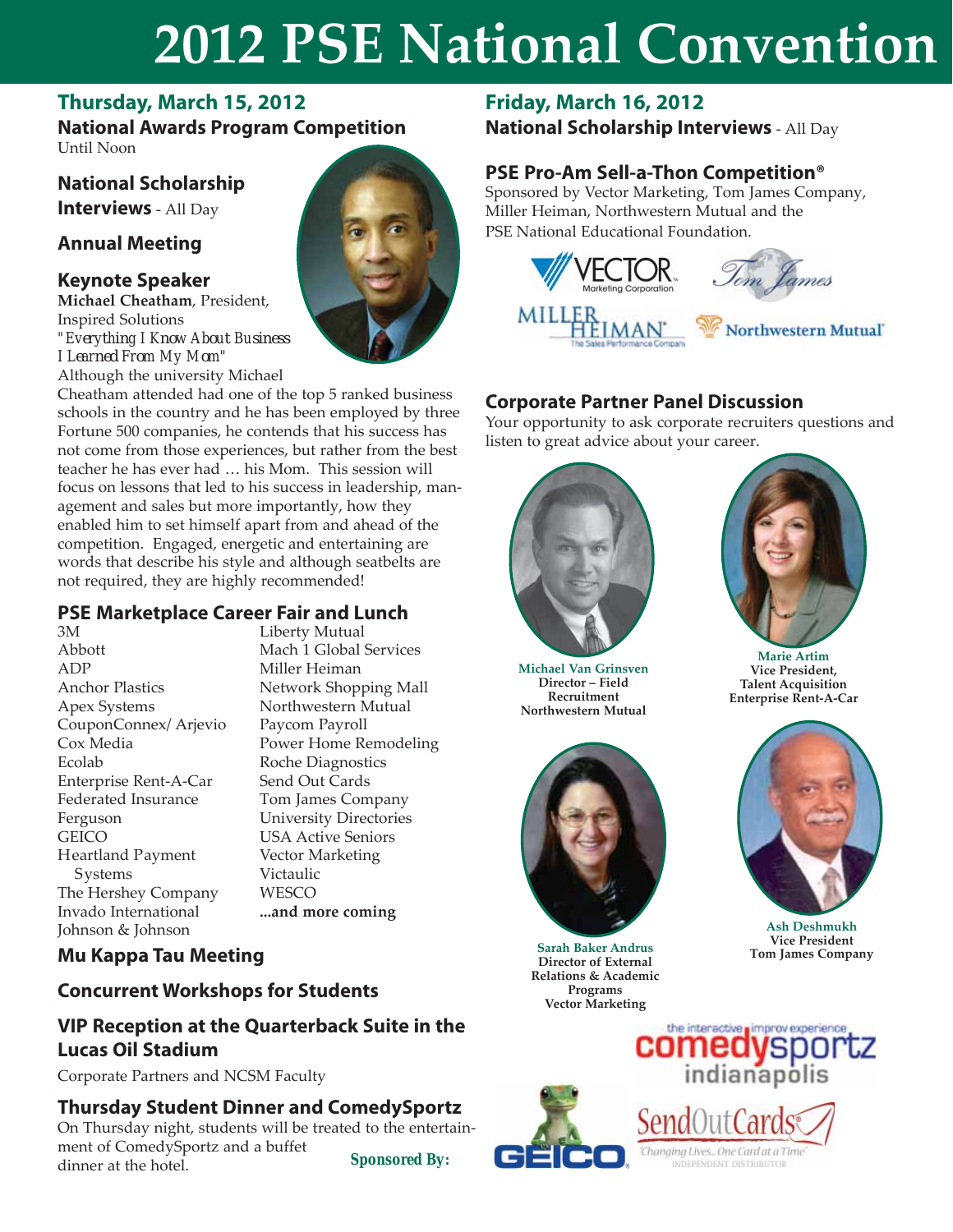### **More Friday, March 16, 2012**

#### **Lunch and Keynote Speaker**

**Dave Knox**, Chief Marketing Officer, Rockfish and Gamma Gamma alum. *"What Digital Innovation means for business"*

Businesses and brands must realize that digital is much more than just advertising. Instead, it is a transformative force across the C-Suite that changes how your company markets, communicates with employees, solve customer service problems and even sell your products.

### **Chapter Roundtables**

Table discussions led by collegiate members, for collegiates members

### **President's Feedback Session**

**Pro-Am Sell-a-Thon® Reception**

### **Dinner, Keynote Speaker and Scholarships**





*"The role of sales in driving commercial excellence."* **Jack Phillips**, CEO of Roche.



**Jack Phillips** CEO, Roche

*Over \$45,000 in Scholarships will be awarded.*



**PSE National Council and PSE NEF Board Meetings**

#### **Crossover Ceremony**

For graduating seniors and alumni

#### **Banquet and Awards Presentation**

#### **St. Patrick's Day Theme & Celebration of PSE's 60 Years.**

An exciting week of fun and exploration culminates in a night of great food, celebration and fun. Enjoy the energized atmosphere of triumph and achievement. The Saturday night annual banquet is a formal affair. Wear that special dress or dashing suit and look your

best!





*"PSE Nationals is where I was able to put into perspective everything that I can gain from this fraternity. Not only were we able to present to judges all the hard work our chapter put in throughout the year, but we were able to gain even more skills and knowledge from speakers and activities."*

**Betsy Meany, University of Northern Iowa**



*The convention ignites our spirits, ideas, and dedication to Pi Sigma Epsilon."* **Lauren Dooley, Louisiana State University-Lafayett e**

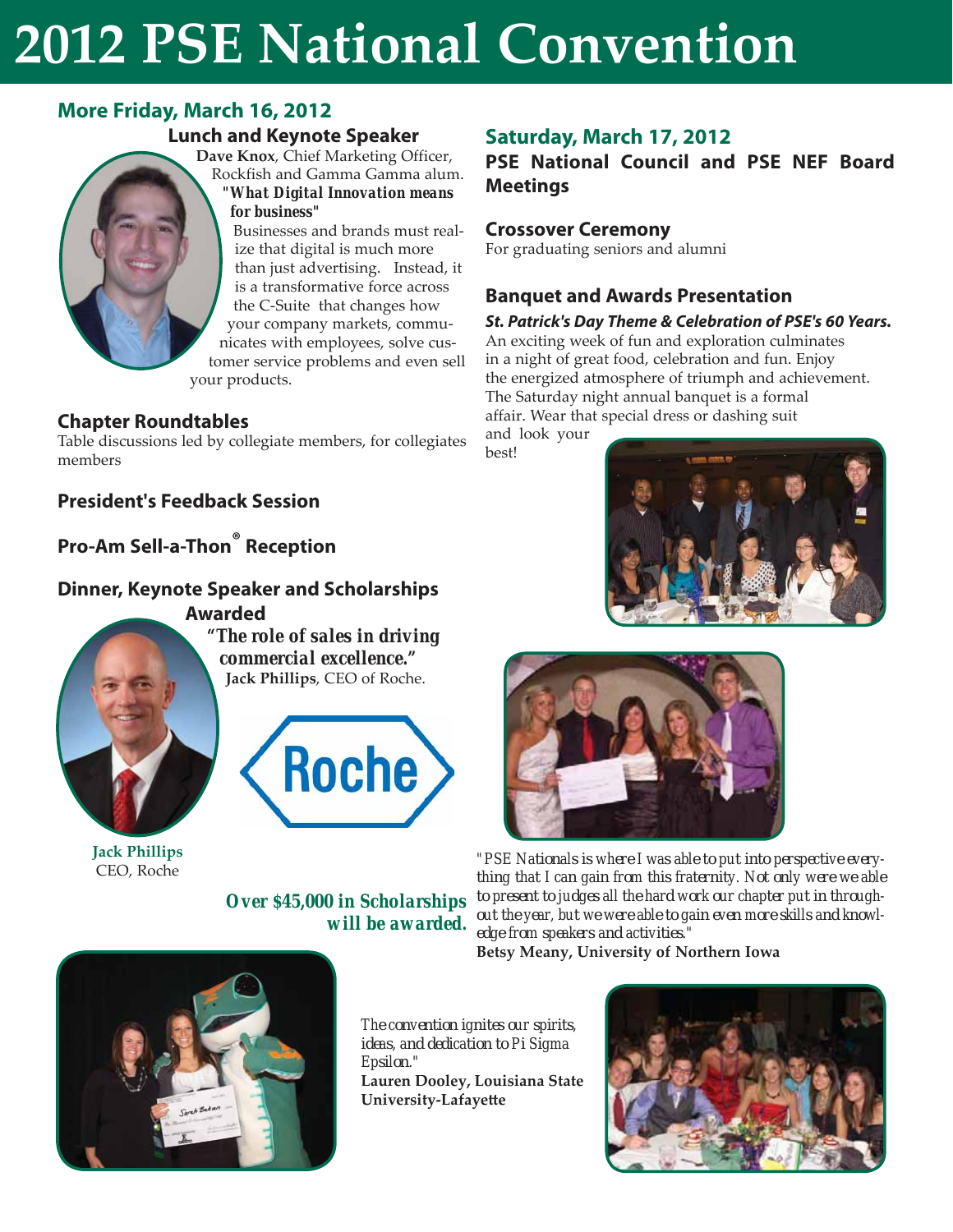## Thank You to Our Corporate Partners



## Wednesday Night Basketball Game

**Indiana Pacers vs. Philadelphia 76ers** Wednesday, March 14th, 2012 Pregame Speaker – 6:00 p.m. Tipoff - 7:00 p.m.



As a member of Pi Sigma Epsilon, you are invited to see the Indiana Pacers for a discounted price!

There will be a sports marketing executive from Pacers Sports & Entertainment speak to the group before

the game and the first 20 students to register for tickets will be able to participate in a halftime tunnel club and be on the court to high five the players as they come out to warm up after halftime!

The tickets will be at a check-in table in the Indiana University Health Entry Pavilion in Conseco Fieldhouse starting at 5:30PM.

Student section tickets are available for \$10. Faculty and Corporate Partner section tickets are avaialbe for \$20. To place your order, go online to https://www.pacersgroups. com/tickets/739 or complete and return the order form available on the PSE website at https://pse.org/images/stories/ main\_fi les/Convention/pacers.pdf, or call Nathan at (317) 917-2805. The password is PSE.

**Orders must be received by Monday, March 12th, 2012.**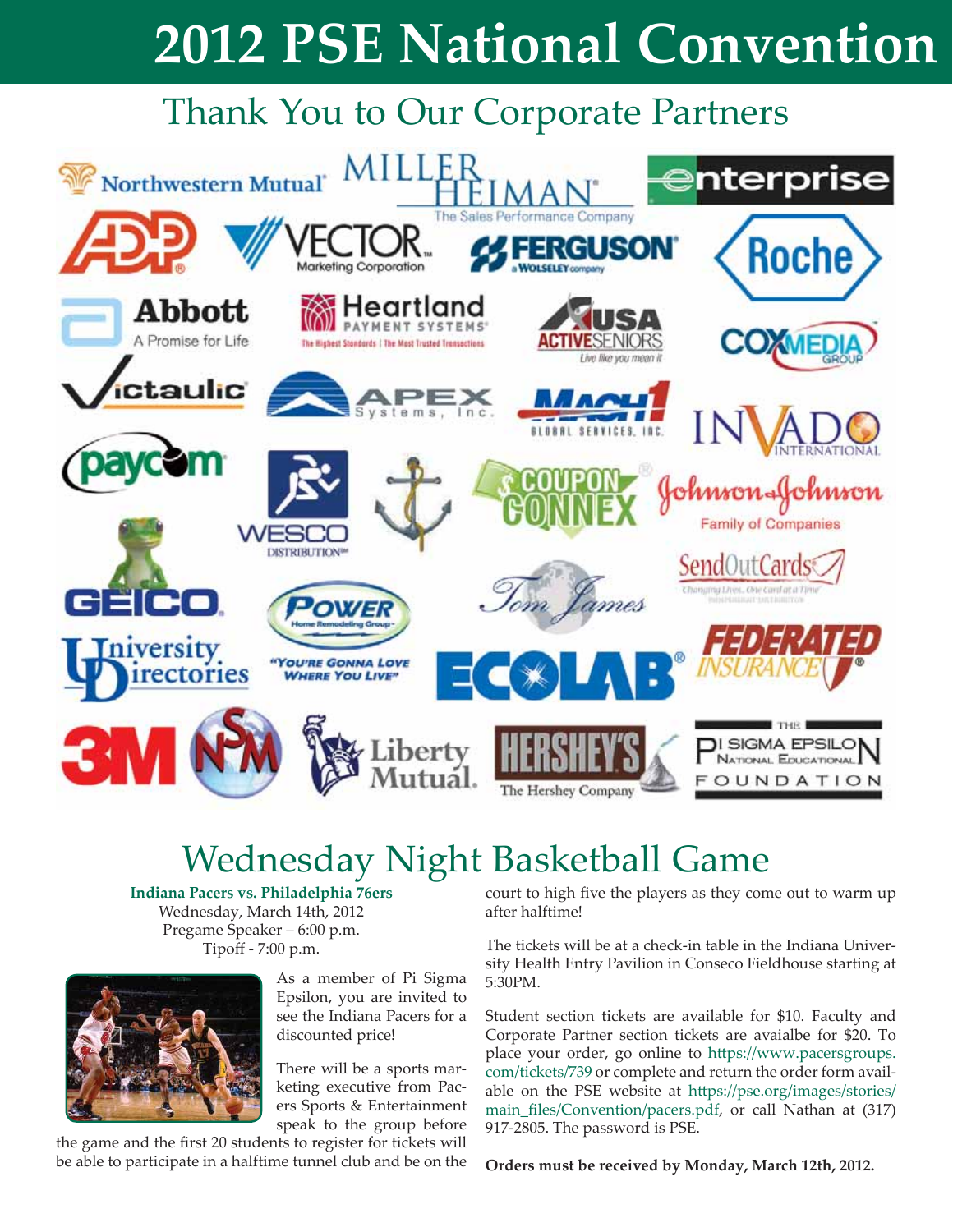# **PSE NEF**

## PSE Foundation to Award Nearly \$45,000 in the 2012 Scholarship Program

Many students think that scholarships are for younger students and that once you hit a certain point in college you are no longer eligible. In reality, over \$8 billion worth of scholarships go unclaimed every year. It's not that students don't qualify for them, it's that many students don't even apply for them! Don't miss out on a great opportunity!

January 27, 2012 at 5:00 p.m. CST is the deadline to apply for one of the 28 individual scholarships that will be awarded by the PSE National Educational Foundation (PSE NEF) at the national convention in April.

Each year, the PSE NEF is proud to grant tuition scholarships to deserving PSE members. Since its inception, the program has awarded over \$500,000 in scholarships and grants. All members in good standing with at least one semester/two quarters left in either an undergraduate or graduate program (or graduating seniors with outstanding student loans to their university) are eligible to apply. The joint application form is available at www.pse.org. Mouse over "Foundation", then click on "Scholarship Program". A link to the application is available on the National Scholarship Program page.

Thank you to our corporate partners who are providing scholarships again this year!

| <b>ADP</b>                    | <b>MRERF</b>                  |
|-------------------------------|-------------------------------|
| <b>Anchor Plastics</b>        | <b>Miller Heiman</b>          |
| <b>Enterprise Rent-A-Car</b>  | <b>Northwestern Mutual</b>    |
| <b>Federated Insurance</b>    | Roche                         |
| Geico                         | <b>SendOutCards</b>           |
| <b>Heartland Payment</b>      | <b>Tom James Company</b>      |
| <b>Systems</b>                | <b>University Directories</b> |
| <b>Mach 1 Global Services</b> | <b>Vector Marketing</b>       |
|                               |                               |

#### **PSE Future Leader Team**

To recognize outstanding PSE freshmen and sophomores, each chapter should nominate one member showing great leadership potential for the 2012 PSE Future Leader Team. The top ten nominees will be awarded this year's PSE Future Leader scholarships. The team award includes: a complimentary registration packet to the 2012 National Convention, a \$100 travel voucher, and invitations to special networking receptions. The joint application form is available at www.pse.org. Mouse over "Foundation", then click on "Scholarship Program". A link to the application is available on the Future Leaders Team page. Application deadline: January 27, 2012 at 5:00 p.m. CST.

## 2012 PSE National Awards Program

It's hard to believe, but it is once again time to begin gearing up for the 2012 National Educational Foundation Awards Program. The PSE NEF Awards Chairs, Lindsey Landry and Jon Salvani, have been busy preparing, and are sure your chapters have been even busier planning and executing some great projects that they are excited to see. The 2012 Call for Entries is available at www.pse.org, however, highlighted below are some of the upcoming changes to the program.

- All entries must be submitted in PDF format this year. By submitting PDF documents the entries should be smaller file sizes and easier for judges to access. It will also alleviate any formatting issues due to different versions of Microsoft Word.
- This year the President's Award and the Special Merit Award have been combined to create the *President's Award for Special Merit*. The last several years we found that the entries for both awards were very similar, so we decided to combine the two awards into one.
- An all-text version of your chapter's Annual Report must be submitted for Top Chapter written judging. The feedback we have gotten from the judges is that the annual reports can become very cumbersome to read and score with all the pictures and graphics. Because the written score is only based on written content, we are asking for a text-only version for judging. Your entire Annual Report will also be made available to the judges if they choose to review it, but it will not affect your written score.
- Changes were made to the presentation topics for top chapter this year, so be on the lookout for those in future email communications from the awards chairs.

As always, the awards commettee wishes all chapters the best of luck and looks forward to working with them this year. If you have any questions or concerns please email Lindsey and Jon at awards@pse.org.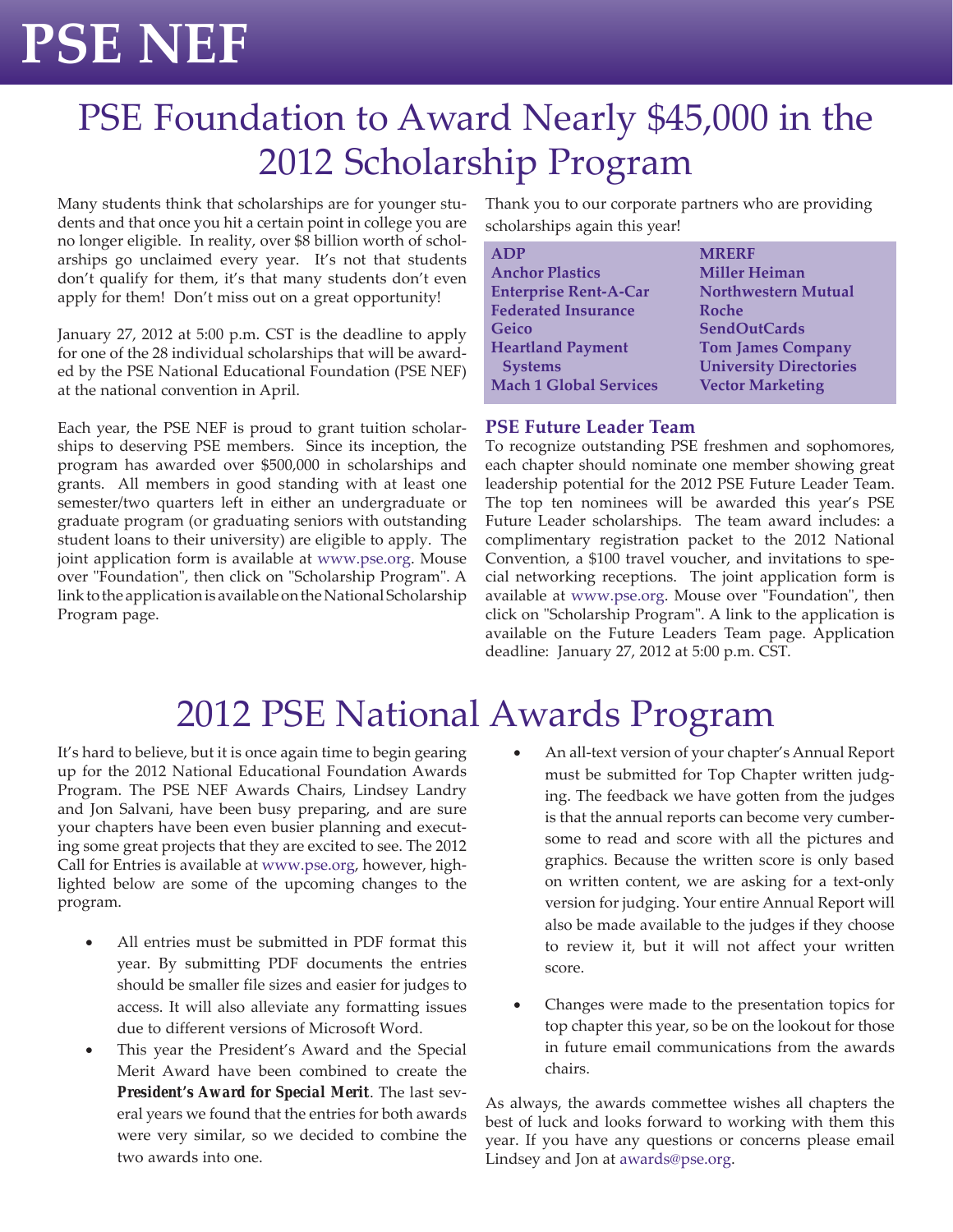# **Alumni Spotlight**

### Steve SaLoutos

Executive Vice President, U.S. Bank By: Anjuli Graunke, Director of New Chapter Development and Special Projects



U.S. Bank is the 5th largest bank in the United States for traditional banking, with over \$325 billion in assets and operations in 25 states. U.S. Bank also has a presence in Europe and South America. Its international headquarters is in Minneapolis, MN.

U.S. Bank is a collection of different regional banks which merged together. SaLoutos says, "It's a pretty vanilla straight bread

and butter bank. We don't do any investment banking and we're very healthy. We didn't do any exotic mortgages and have a conservative lending culture. We're also a big credit/debit card bank—one of the biggest merchant networks in the world, plus trust services. We're able to accomplish all of this because we stay true to our core values in all of our activities."

SaLoutos graduated in 1981 with a degree in marketing from the University of Wisconsin-Whitewater. During his time at UW-W, he was a member of PSE. "While I worked on my undergraduate degree, I worked at a bank and really enjoyed my time there. This led me to pursue my MBA with an emphasis in financial services marketing from the University of Wisconsin-Madison. When I got out of school, I went to work for First Wisconsin. Later First Wisconsin was acquired by U.S. Bank. I started my career with branch banking and later transitioned to business banking. About 5 years ago, I began working with our 560 Midwestern United States branch network. I oversee these branches and the 5,000 employees that report from those offices.

SaLoutos wants to share one critical piece of advice as you're figuring out what you want to be when you grow up, "Knowing what you want to do doesn't preclude you from changing later on, but as you progress in school and in your career, write your goals down and create a plan to achieve them. While I was in school, I had a plan for where I wanted to be, even if it wasn't fleshed out. I knew I wanted to get a professional job in sales and marketing. I started in industrial sales right out of school, but I didn't enjoy it as much as my banking positions. I realized, though, that banking is a form of industrial selling and the banking industry is much more marketing-focused as opposed to finance. It was a perfect fit for me to achieve my personal and professional goals."

He further cautions, "In school, don't drift without a plan. When I was finishing up, I mapped out my life plan for a few years down the road. Different jobs are different chapters in your life. Always have a plan, but understand that a plan can change."

#### **Steps to get ahead**

As you look ahead to graduation, SaLoutos says, "Students today need to be well-read to understand issues in the economy and allow them to identify issues down the road. Work hard now. Work in classes, get a part time job, get involved with student organizations. Dig in, work hard, and solve a problem. When companies are hiring, they look for education which matches the position they're filling, relevant work along the way (during the school year, and/or summer), and determination to be successful. Additionally, look for companies which have programs to develop your professional and leadership skills as a part of their employee opportunities. U.S. Bank, for example, has leadership training programs to help develop skills."

#### **Biggest shocks in the 'real world'**

After graduation, as he began his career, SaLoutos shared that one of his biggest surprises was the shock of being accountable to others, not just to himself. Further, he says, "Realizing what you don't know is shocking too. After successfully completing my undergrad career, I realized that a new job is starting out again from scratch. But remember by practicing good basic skills—hard work, perseverance, curiosity—you will be successful."

#### **Final words of wisdom / recommendations?**

So, what to do when you're three months into your new job after graduation, and you realize you've made a wrong decision?

SaLoutos suggests, "Be honest and do an assessment as to what you DO want to do and go back to the plan. Reposition your career—consider switching companies, and work harder to learn something that you don't already know. Search to find a good fit, too. If the job is wrong, seek something else within the company. Companies will value your strengths as an asset to the organization, and will work with you to find a position which will better match those strengths. This is an era of speaking up to find satisfaction in the work environment. Active employee engagement and satisfaction across the organization will help the business grow and allow for incredibly productive team members. Good managers sense this inherently, and encourage employees to speak up."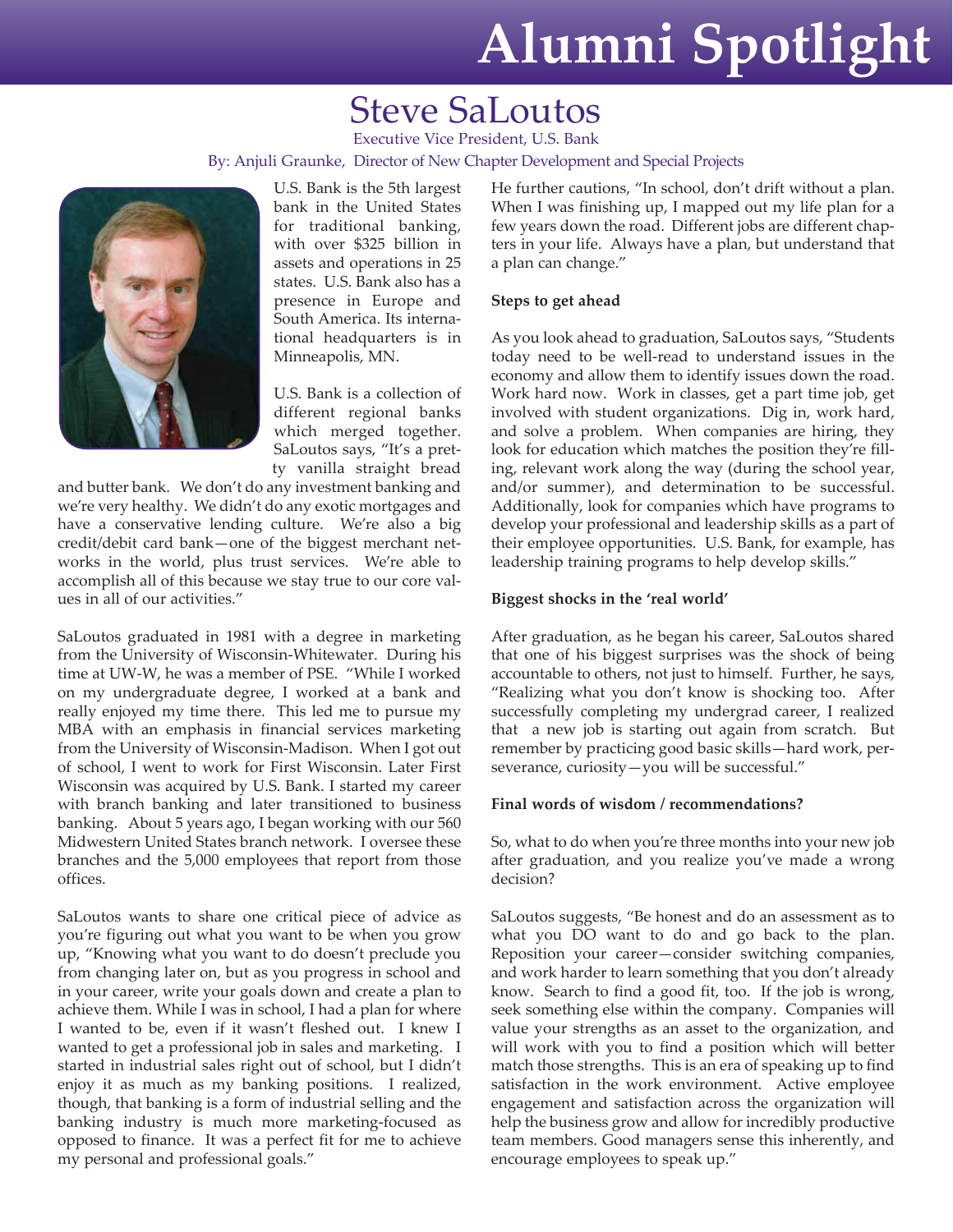## **Welcome**

### Welcome to Our Newest Corporate Partners



### **Invado International**

Daily Referral is the next genera-

tion of online group buying, because it takes what works about existing online group buying sites (Deal of the Day) and applies social networking principles. Businesses can customize deals and run them 24/7 if they want and consumers can have a page that has their preferences set!

All PSE members have to do is forward the Daily Referral email onto their contacts. If a person buys something from Daily Referral, the PSE chapter of the member who sent the email will receive a commission. If a business runs a deal, the member's PSE chapter will get a commission. This is an amazing way to build a residual income stream for PSE chapters.

Watch how it works for business with our 4 short fun videos! Go to www.dailyreferral4biz.com/10342

To learn more about Daily Referral if you are a consumer, please go to www.dailyreferral.com/10342

For more information email Tom Erb at tom.erb.herobertcorp@gmail.com.



### **Liberty Mutual**

For nearly 100 years, our purpose has been to help people live safer,

more secure lives and we look for employees with the drive, commitment and passion to help us make that happen. Boston-based Liberty Mutual Group is a diversified global insurer and the third-largest property and casualty insurer in the U.S. based on 2010 net written premium. The Company also ranks 82nd on the Fortune 500 list of largest corporations in the U.S. based on 2010 revenue. As of December 31, 2010, Liberty Mutual Group had \$12.4 billion in consolidated assets, \$95.4 billion in consolidated liabilities, and \$33.2 billion in annual consolidated revenue. Liberty Mutual's Personal Markets is the second fastest growing personal lines writer in the industry. Personal Markets provides full lines of coverage for private passenger automobile, homeowners, valuable possessions and personal liability through its own sales force in more than 380 offices throughout the

U.S., two direct response centers, appointed Prudential agents and the internet. It also offers a wide range of traditional and variable life insurance and annuity products. Liberty Mutual's affinity program is the industry's most-sponsored voluntary auto and home insurance benefits program, with over 13,000 affinity sponsors.



As a global leader in healthcare, Roche Diagnostics offers a broad portfolio of tools that help healthcare provid-

ers in the early detection, prevention, diagnosis and treatment of diseases like congestive heart failure, HIV, hepatitis and diabetes, as well as other medical conditions, such as fertility and blood coagulation. These products and services are used by researchers, physicians, patients, hospitals and laboratories worldwide to help improve people's lives. Roche Diagnostics' North American headquarters, located in Indianapolis, is home to U.S. commercial operations, research and development, manufacturing, distribution, information technology and administrative functions.

For potential job opportunities, please visit our careers website at http://careers.roche.com/usa.



### **Network Shopping Mall**

www.networkshoppingmall. com (NSM) is an affiliate marketing company working with over 1000 e-commerce sites. Each of these sites pay a commission to NSM for a completed sale generated from the NSM website. These

commissions vary by store and range from 1% to over 20% with the average at 8%, and the percentage of commission paid is marked next to each individual store on the NSM website.

NSM is set up to allow organizations and individuals to create income by not only shopping on the NSM website themselves but by sharing in the commissions generated by other organizations or individuals that they recruit to shop on the NSM website.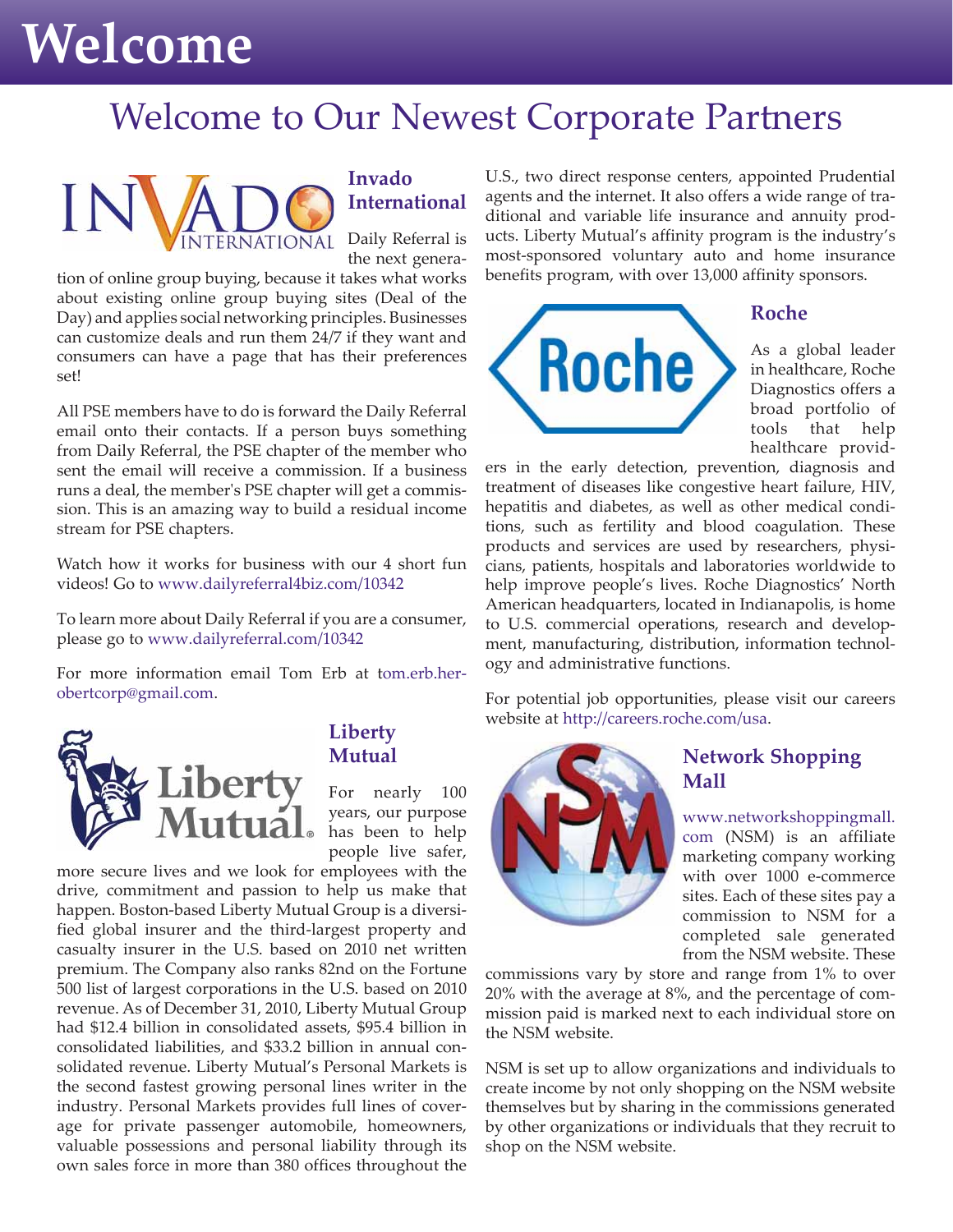

Making money on what you are already doing, shopping online, could not be easier!

For more information email Bob Markley at bmarkley2@ earthlink.net.



#### **WESCO**

WESCO International, Inc. (NYSE: WCC), a publicly traded Fortune 500 company headquartered in Pittsburgh, Pennsylvania, is a leading provider of electrical, industrial, and communications maintenance, repair and

operating ("MRO") and original equipment manufacturers ("OEM") products, construction materials, and advanced supply chain management and logistics services. 2010 annual sales were approximately \$5.1 billion. The Company employs approximately 6,800 people, maintains relationships with over 17,000 suppliers, and serves over 100,000 customers worldwide. Customers include industrial and commercial businesses, contractors, governmental agencies, institutions, telecommunications providers and utilities. WESCO operates seven fully automated distribution centers and over 400 fullservice branches in North America and international markets, providing a local presence for customers and a global network to serve multi-location businesses and multi-national corporations.

For more information go to http://www.wesco.com/ careers/index.htm. Click on potential employees, create an account and search for the "sales development trainee" openings.

### Preview 2013 Convention Keynote Jeffrey Hayzlett



**Jeffrey Hayzlett** is a global business celebrity and former Fortune 100 C-suite executive. From small business to international corporations, he has launched ventures blending his leadership perspectives, insights into professional development, mass marketing prowess, and affinity for social media.

He is a well-traveled

public speaker, the author of the bestselling book, *The Mirror Test,* celebrity editor to one of the largest-circulation business publications, and one of the most compelling figures in global business. Hayzlett has successfully leveraged multiple media appearances on programs like *Fox Business News*, MSNBC's *Your Business* and NBC's *Celebrity Apprentice with Donald Trump*.

Drawing on an eclectic background in business, buoyed by a stellar track record of keynote speaking, and deeply rooted in cowboy lore, Hayzlett energizes his role driving and delivering change. He is a turnaround architect of the highest order; a maverick marketer who delivers scalable campaigns and embraces traditional modes of customer engagement. He also possesses a remarkable

and measurable rocord of successful mentorship, corporate governance and brand building.

Hayzlett's new book, *Running the Gauntlet: Essential Lessons to Lead, Drive Change and Grow Profits*, released on January 3rd, 2012 is available at www.amazon.com. In his first book, *The Mirror Test*, Hayzlett asked business leaders to step back and reexamine their organizations to determine what kind of change they needed to succeed. In *Running the Gauntlet,* he encourages those same business leaders to take the next step, to look forward and think critically about the actions they must take to prepare their companies for change.

Marketing, technology, and the pace at which we conduct business are evolving at the most rapid rate in history. With the explosion of consumer opinion riding the tidal wave of social media, it's time to look at how we

brand our businesses with a fresh perspective and laserfocused insight. The frenetic pace of changing technology necessitates a radical business and marketing strategy. We must adapt or die.

Hayzlett is looking forward to keynoting at the PSE National Convention in April 2013.

For more information on Jeffrey, go to www.hayzlett.com.

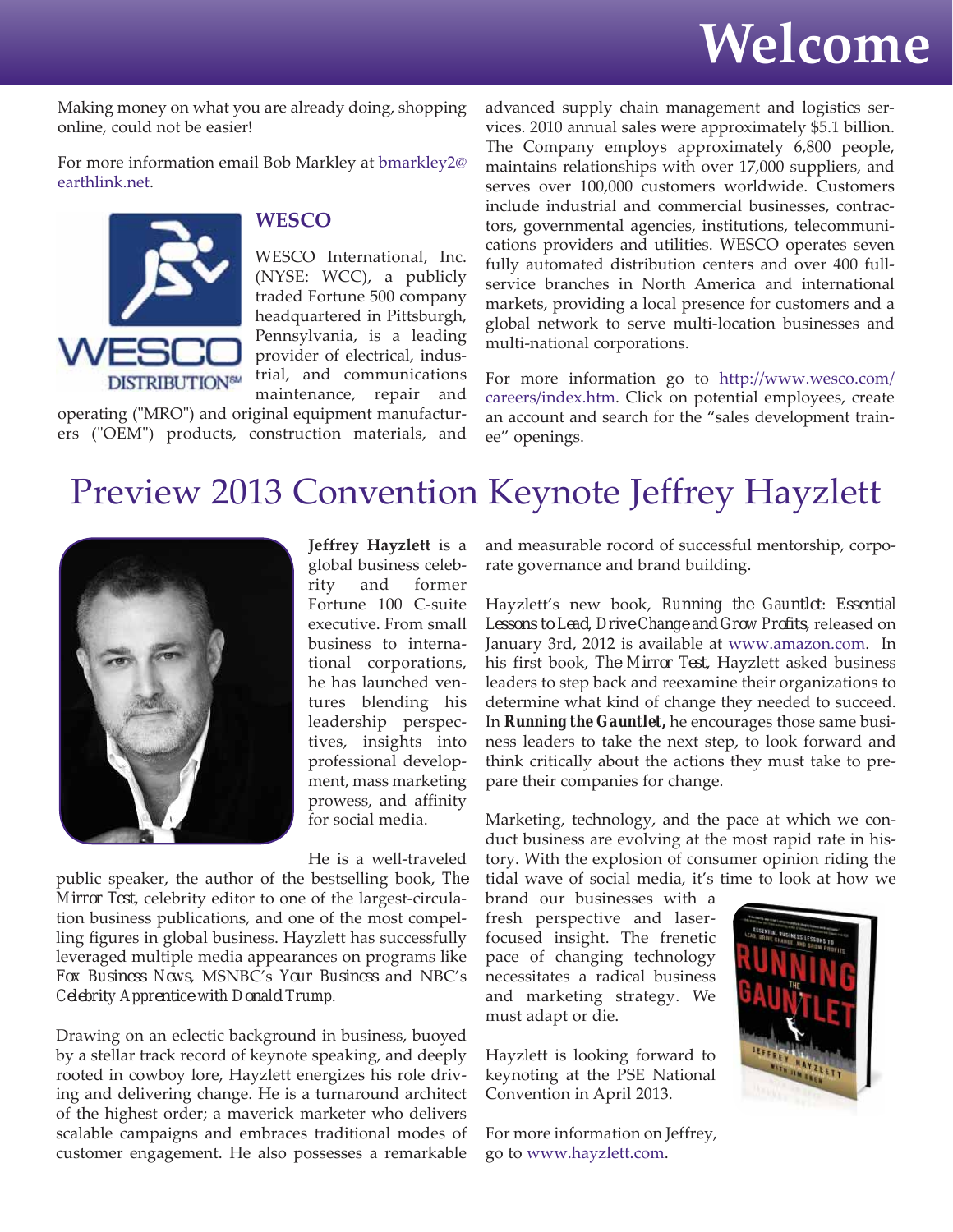# **PSE Faculty**

## PSE Faculty Advisors

Faculty Advisors are one of the most important assets to our chapters. Advisors help their chapter succeed in areas of chapter operations, projects and finances. It's this dedication that ensures chapter sustainability year after year and keeps PSE as a fully-functional organization. PSE is deeply thankful to have such wonderful advisors as a part of our family.

Dr. Mavis Adjei - Southern Illinois University Dr. Raj Agnihotri - William Paterson Dr. Concha Allen - Central Michigan University Robert Boostrom – University of Wisconsin-Whitewater Dr. Stephanie Boyer - Bryant University Dr. Kevin Brayer - St. Bonaventure University Dr. Russell Brayley - George Mason University Laura Buckner - Middle Tennessee State University Dr. Matthew Bunker - University of Northern Iowa Dr. Alvin Burns - Louisiana State University John Burr - Purdue University Richard Canada - Indiana University Dr. Mary Caravella - University of Connecticut Dr. Steven Chen - California State University-Fullerton Ken Cherry - Central Michigan University Dr. Dorene Ciletti - Duquesne University Marianne Collins - Winona State University Dr. Timothy Daly - University of Akron Ellen Daniels - Kent State University Dr. Bobby Davis - Florida A&M University Denise Delgado – CUNY-Baruch College Duleep Delpechitre - University of Louisiana-Lafayette Dr. Andrea Dixon - Baylor University Dr. Kevin Ellis - University of Georgia Dr. Robert Erffmeyer - University of Wisconsin-Eau Claire Alyson Francisco - Winston-Salem State University Anthony Freeman - Tuskegee University Dr. Robert Garrity - University of Hawaii - Manoa Greg Graham - Kent State University Nancy Haas - St. Catherine University Dr. Kevin Hammond - University of Tennessee at Martin Dr. Katie Hartman - University of NC - Wilmington Dr. Douglas Hausknecht - University of Akron Dr. Steven Hertzenberg - James Madison University Dr. Roscoe Hightower - Florida A&M University Dr. Earl Honeycutt - Elon University Dr. Gary Hunter - Illinois State University Dr. Scott Inks - Ball State University

Donald Isenhath - University of Toledo Toni Jackson - Southern University Wayne Keene - University of Missouri Dr. Ashley Kilburn - University of Tennessee at Martin Dr. George Kirk - Southern University Dr. John Kuzma - Minnesota State University-Mankato John Levato – University at Albany Dr. Michael Mallin - University of Toledo Barbara Michel - Appalachian State University Dr. Ken Miller - University of Alabama at Birmingham Jennifer Mitchell - Northern Arizona University Wayne Mueller - University of MN-Twin Cities Dr. Jay Mulki - Northeastern University Dr. Robert Newberry - Winona State University Dr. Donald Norris - Miami University Jan Owens - Carthage College Dr. Terry Paul - Ohio State University Dr. Al Pelham - The College of New Jersey Dr. Michael Rodriguez - Elon University Dr. Mark Rosenbaum - Northern Illinois University Dr. Stacey Schetzsle - Ball State University Dr. Gary Schirr – Radford University Lynn Schleeter - St. Catherine University Dr. Gary Selden - Kennesaw State University Mike Serkedakis - Kennesaw State University Dr. Mary Shoemaker - Widener University Dr. Sallie Sledge - Norfolk State University Dr. Lois Smith - University of Wisconsin - Whitewater Dr. Jane Sojka - University of Cincinnati Dr. Claire Stammerjohan - University of LA - Monroe Dr. Jay Swartz - CA State Polytechnic University, Pomona Dr. Steven Taylor - Illinois State University Dr. Kevin Upton - University of MN-Twin Cities Dr. Chuck Viosca - Nicholls State University Dr. Rand Wergin - University of South Dakota Donna Wertalik - Virginia Tech

Dr. Jakki Williams - North Carolina A&T State University

## National Conference in Sales Management

The National Conference in Sales Management (NCSM) is the premier international gathering of scholars and practitioners interested in personal selling and sales management research and teaching. The NCSM runs concurrently with the PSE National Convention and several attendees are PSE Faculty Advisors.

The conference will begin with the opportunity to attend a Pacers game on Wednesday evening. The first NCSM session will be held Thursday morning. The competitive sessions will consist of presentations of papers that were accepted following a double-blind review process. In addition, the conference will also consist of a variety of special sessions. The conference will end on Saturday at noon.

Panel discussions, sessions devoted to bringing together sales practitioners and researchers, a tour of Roche Diagnostic, and discussions of sales research topics are featured this year at NCSM.

For more information, go to: **www.ncsmweb.com/**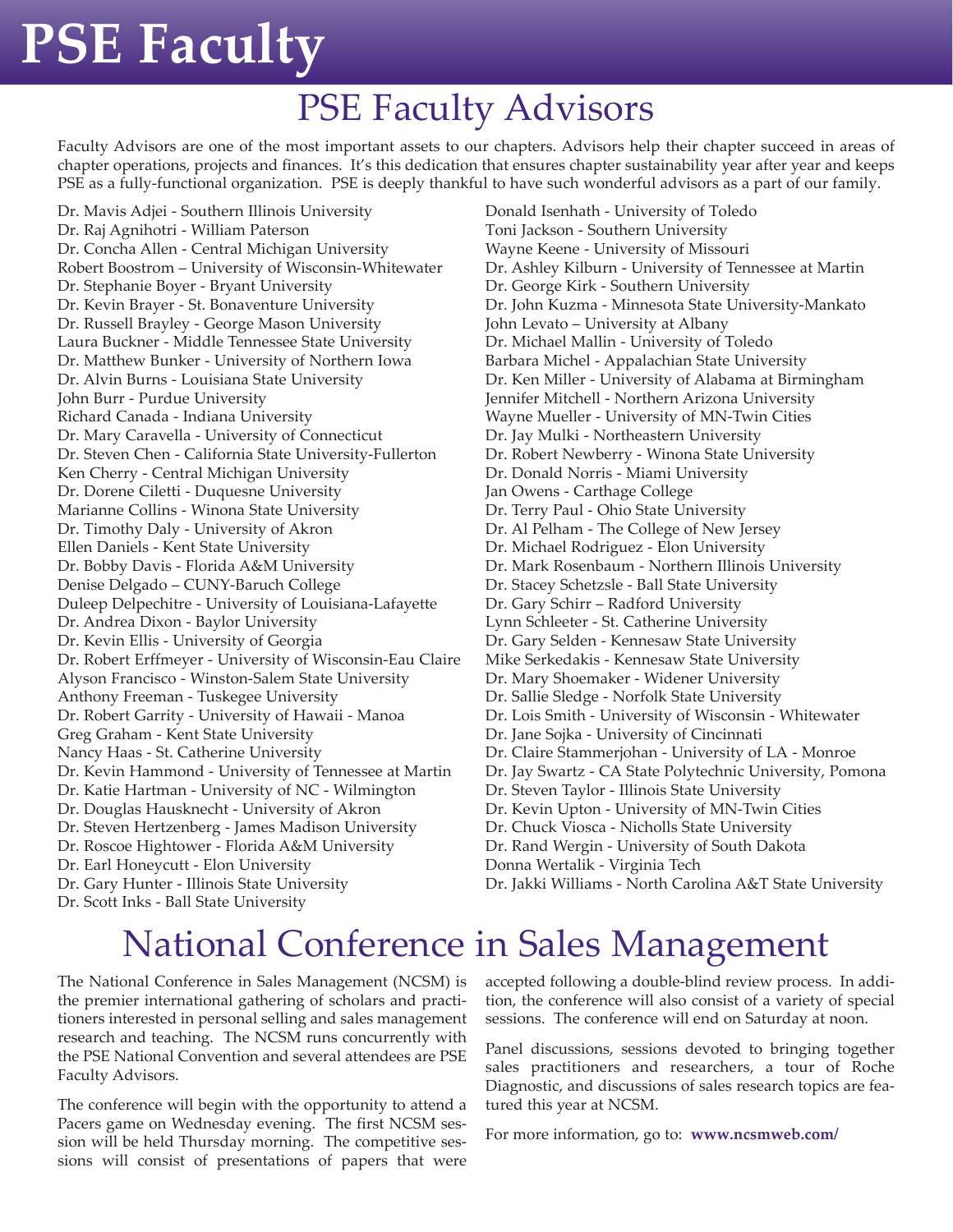## **PSE News**

### Welcome to Our Newest PSE Chapters







**Bryant University Duquesne University** 



**Radford University St. Bonaventure University**

## Dotted Lines Printing

We know how much everyone looks forward to receiving the Dotted Lines every four months. At PSE Headquarters, we are committed to publishing the newsletter, which is a documentation of our continuing history. Over the years, we have referred back to previous newsletters to check our dates of a past president's term of office, or to read articles about our forefathers.

We have come to the time in our history, however, when we will no longer PRINT the newsletter and mail it out. As we constantly look for new ways to "go green" and to put our monetary resources in programs to best serve our collegiate members, the time to utilize alternate forms of communication is here. In reviewing trends in other associations, we have found that we are one of the few that still prints our newsletter. Additionally, the PSE National Council voted unanimously to forgo the printing of our newsletter.

Starting with the May 2012 issue of the Dotted Lines, we

will be emailing our student and professional members and all alumni life members, a PDF version of the Dotted Lines. Since Tracy McCarthy creates this in-house, we will be saving thousands of dollars by sending it out via e-mail. BE SURE TO CHECK YOUR EMAIL ADDRESS IN THE PSE DATABASE BEFORE MAY 2012. As always, all newsletters can be found on our website.

We do realize, however, that there are some seasoned life members that do not even use the computer or would prefer to get the mailed copy. If you are in this category, please email Tracy.Mccarthy@pse.org or call her at 414-328-1952 by April 30th with the request to send a printed newsletter. PSE recently invested in a permanent copier that will be able to print off and bind limited copies in-house.

If you have any further questions about this new policy, please email Ann.Devine@pse.org. As always, we welcome your feedback, other suggestions, and ideas.